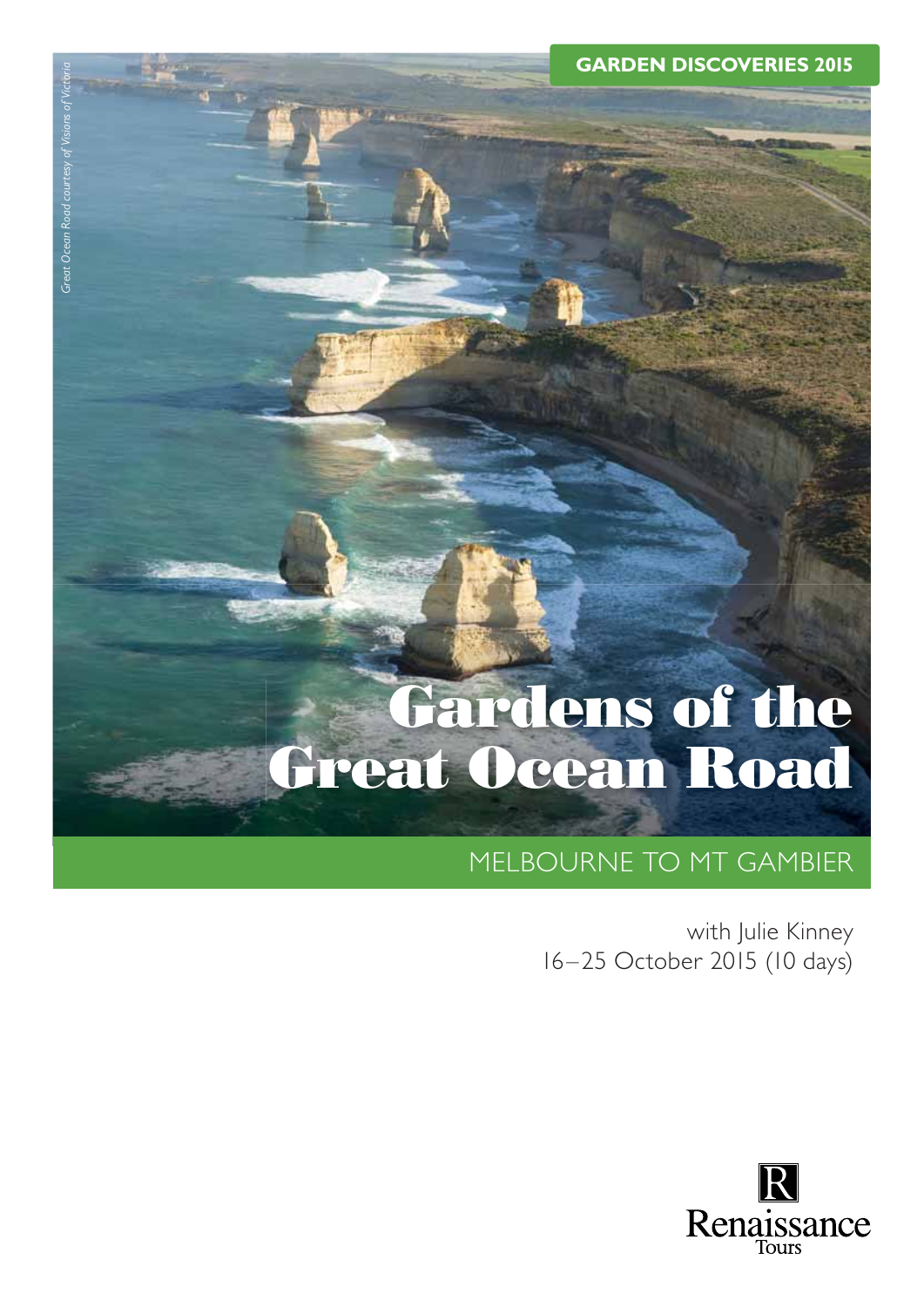# **Gardens of the Great Ocean Road**

MELBOURNE TO MT GAMBIER



TOUR LEADER

### Julie Kinney

A restless Julie headed off to do the rite of passage of many Australians. On her travel adventures she decided to study at Cordon Bleu School of Cookery in London and prolong the time in the UK. This led to meeting her farmer husband whom she returned home to Western Australia with and eventually they made the Margaret River region home.

Gardening had become a passion so studying horticulture seemed logical which led to being a selector and national committee member for the Open Garden Scheme enabling access to gardens across the country and ultimately showing others around both at home and overseas.

Julie as a guide loves nothing more than showcasing excellence wherever she is and ensuring everyone has a great experience.

Take a journey along Australia's Great Ocean Road with 'garden detours' along the way, to the Western Districts and Limestone Coast. On the way, explore a spectacular selection of private gardens, historic towns and grand country homesteads, whilst enjoying some of Australia's most iconic views and landscapes.

Timed for the spring roses, the diversity of the gardens will astound you, ranging from cottage, herb and parterre gardens to rambling historic homestead gardens and Edna Walling-designed heritage landscapes as well as William Guilfoyle influences. Wonderful views abound, including the Otway Ranges and the Twelve Apostles, to the Grampians and Discovery Bay – and in the company of Julie Kinney, Margaret River's Gourmet Gardener, you can also expect of good food, wine, hospitality and company.

Note: At the time of brochure printing (January 2015) most, but not all garden visits are confirmed. Private owners in particular; are reluctant to commit more than 2–3 months prior. Therefore, whilst we undertake to operate the tour as published, there may be some changes to the itinerary.

# **At a glance**…

- Spectacular views of the rugged coastline and the Iconic Twelve Apostles along the 'Great Ocean Road'
- Meet 14 private garden owners as they showcase their gardens and narrate their story
- Visit the historic homesteads and gardens of Narrapumelap, Chatsworth House, and Yallum Park
- Exclusive tour of Meningoort Homestead and lunch hosted by fifth generation owners, Beverley and Stuart MacArthur, and view sites painted by the artist Eugene von Guerard
- Indulge in food and wine of the Coonawarra wine region, located on the SA Limestone Coast

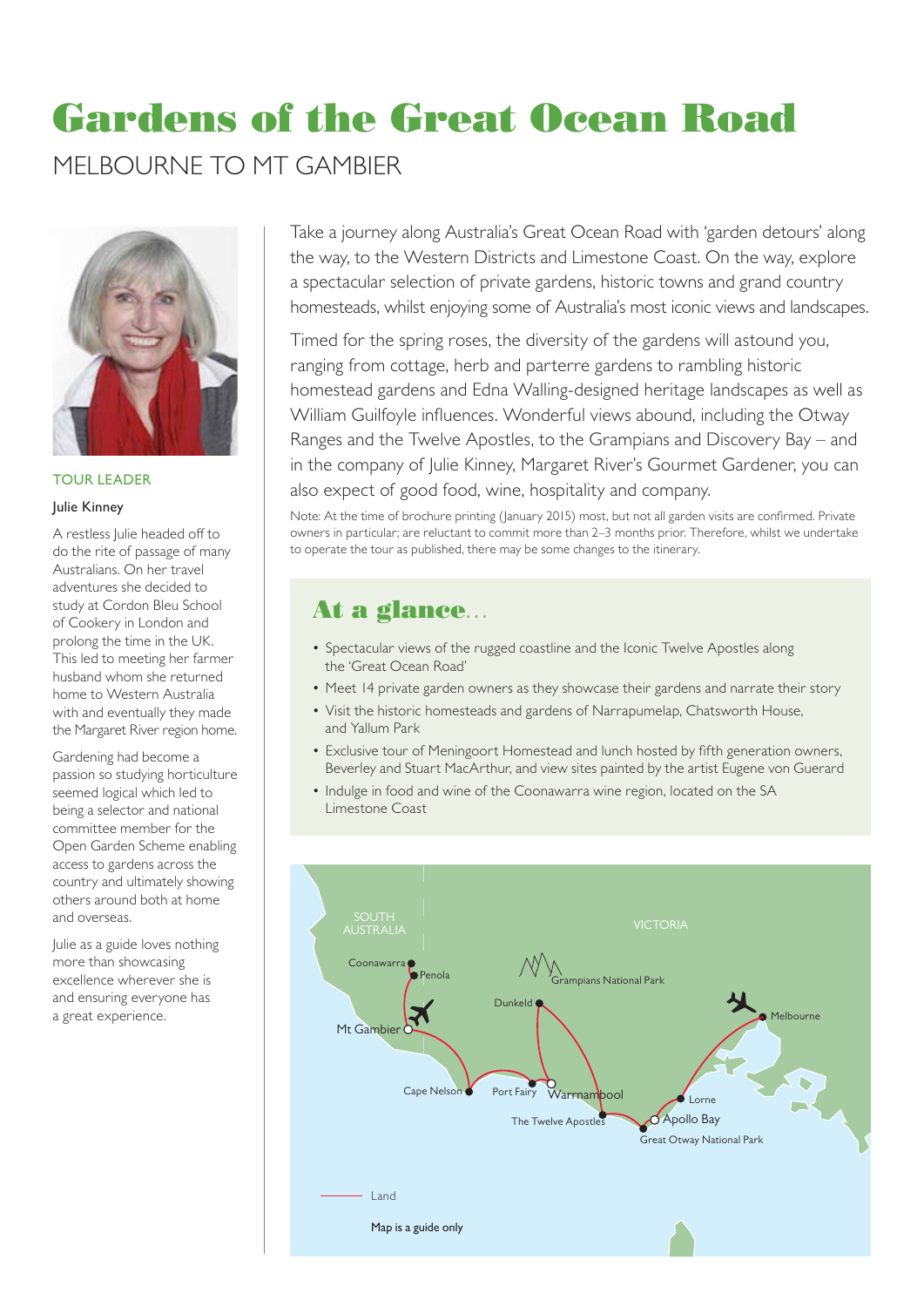

### Fri 16 Oct 2015 Melbourne CBD – Apollo Bay

Meet Julie and fellow travellers at the **Ian Potter Centre – NGV** Australia, Russell Court entrance at 13.00 (Russell Court is an extension of Russell Street at the rear of Federation Square).

This afternoon travel south-east to Apollo Bay along the 'Great Ocean Road', regarded as one of the world's most scenic coastal drives. The road was built by returned soldiers between 1919 and 1932 and dedicated to soldiers killed during World War 1. The road is the world's largest war memorial.

Travel the winding road through forested areas, dairy farming countryside and temperate rainforest with stunning coastal views of beaches, rocky cliffs and escarpments (150km 2h).

Enjoy a stop at the picturesque seaside town of Lorne located on Louttit Bay, before continuing to Apollo Bay (50km 1h).

Dinner at an acclaimed local restaurant.  $\bullet$ 

### Sat 17 Oct Apollo Bay

Begin the morning with a visit to the colourful community market of Apollo Bay, located on the foreshore, prior to journeying into the hinterland of the Otway Ranges.

Visit the Otway Herb Farm, a cottage garden and nursery with magnificent views of the valley. Meander through the ornamental garden which comprises of rare and unusual plants collected from around the world, including a variety of culinary herbs from Asia, Europe and the Mediterranean as well as medicinal herbs, insect repellents and fragrant plants.

Continue to the 'Otway Fly Treetop Walk' for lunch and treetop walk. A one hour walk (approx. 2km) through cool temperate rainforest, which features a 600m long and 25m high steel structured treetop canopy walkway which takes you right into the treetops, providing a unique and close view of the flora and fauna.

Return to the hotel late afternoon. **B** continental in room, **D** 

Sun 18 Oct Apollo Bay – Warrnambool

Early start today, travel through the Great Otway National Park to Warrnambool.

Begin with a visit to the iconic Twelve Apostles (named in the 1950's), the limestone stacks were originally called the 'Sow and Piglets', with Mutton Bird Island being the 'sow' and the other stacks her 'piglets'. Today there are only eight pillars remaining and they are forever changing as the waves of the Southern Ocean constantly pound the cliffs.

Continue to Loch Ard Gorge named after the clipper ship *Loch Ard*, which ran aground on nearby Muttonbird Island on 1 June 1878. approaching the end of a three-month journey from England to Melbourne.

After a short stop at the Timboon Railway Shed Distillery, continue to the historic Meningoort Homestead which has been in the MacArthur family for 175 years.

Enjoy a lunch and tour hosted by the owners Beverley and Stuart MacArthur. Begin with a champagne welcome and introduction to the garden from the verandah, looking down the spectacular drive to Mt Leura and Sugarloaf. After lunch, embark on an exclusive tour and talk about the history and interior of the homestead; walk through the extensive gardens and historic bluestone outbuildings, including working racing stables, coach stables, rabbiter's cottage and shearing shed.

Meningoort Homestead and the surrounding area was a favourite location of the artist Eugene von Guerard. See sites that he painted.

Continue to Warrnambool, situated on what is known as the Shipwreck Coast, due to the large number of water vessels that ran aground in the 1800s and early 1900s from ferocious weather conditions and the rocky coastline. **B** continental in room, **O** 



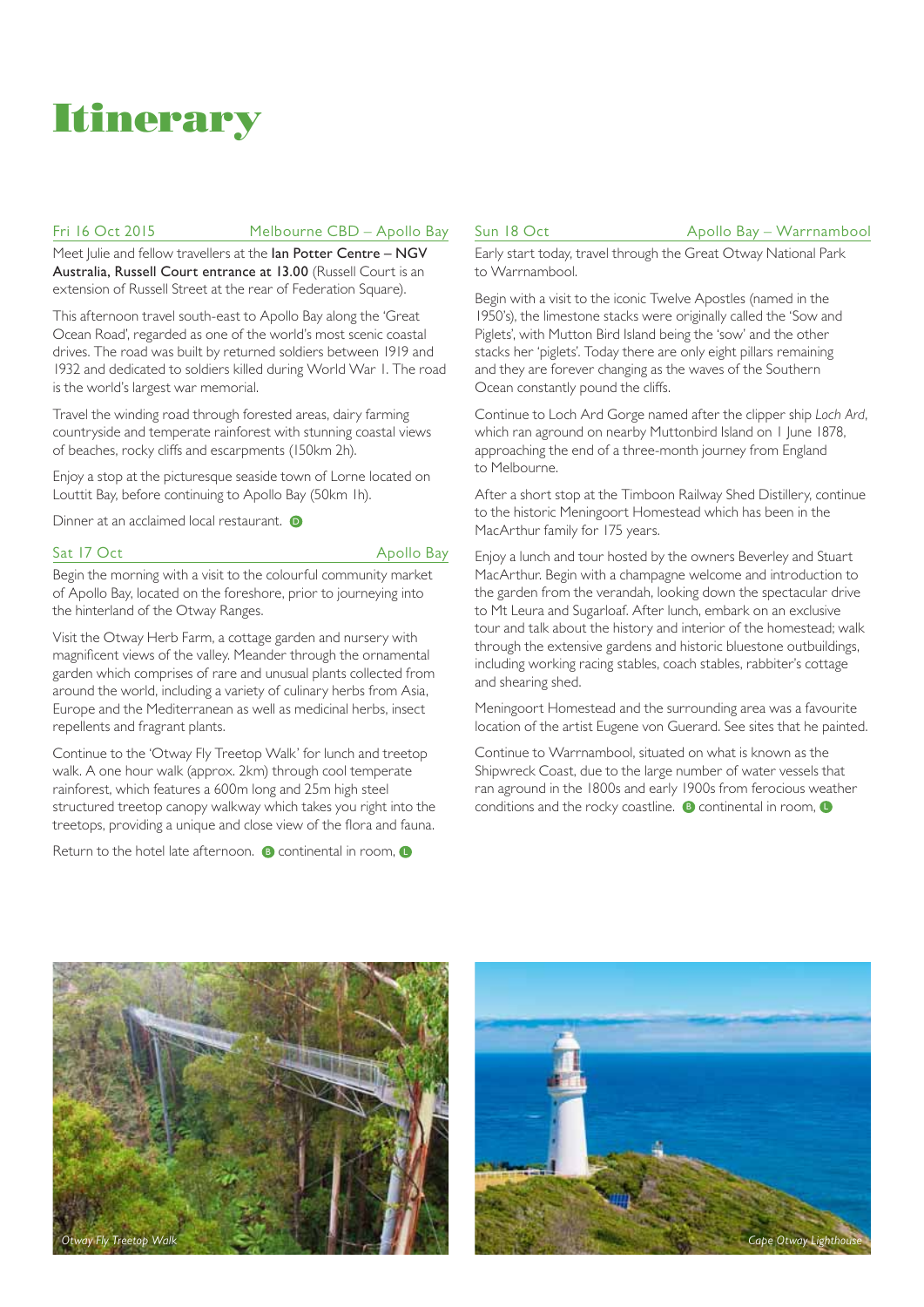### Mon 19 Oct Warrnambool

Today, travel north of Warrnambool to Glenthompson at the foot of the majestic Grampians. Visit the private garden 'Toora West', an elegant understated garden, designed to incorporate the majestic backdrop of the open grazing land to the rugged rocky mountains.

A short stop at the booming little town of Dunkeld, situated at the foot of Mount Sturgeon, at the southern tip of the Grampians and the Great Dividing Range.

The second garden 'Boortkoi' is a heritage property on the banks of the Hopkins River. The garden was designed by Edna Walling in 1937 and features several distinct areas, including a rose garden, semi-circular stone retaining walls and a natural garden.

After lunch visit the elegant Chatsworth House with meticulously maintained landscaped gardens comprising of English classics, rare exotics and native species.  $\bigcirc$   $\bigcirc$ 

### Tue 20 Oct Warrnambool

Travel to Mortlake situated at the foot of Mount Shadwell, known for its bluestone buildings, with several fine examples dating back to the 1850s.

Continue to the heritage listed 'Terrinallum Woolshed and Quarters' located at Darlington, noted for its early bluestone shearers' quarters with shingles under the iron roof.

Lunch at the historic homestead of 'Narrapumelap', followed by a tour of this impressive Neo-French Gothic Mansion (built in 1873) and wonderful restored gardens.

Dinner at a local restaurant. **B C D** 

### Wed 21 Oct Warrnambool – Mt Gambier

Depart Warrnambool for the delightful colonial village of Port Fairy. Partake in a guided walk of the town with maritime and local historians, Martin and Angela Syme. Pass a number of houses and cottages, dating from 1843 (and probably earlier) to current day, and walk down the wide streets with several containing spectacular Norfolk Island Pines as avenue.

Following lunch (own expense) travel to the eastern end of Discovery Bay home to Victoria's highest coastal cliffs and Cape Nelson lighthouse. Continue via Nelson and thru Discovery Bay coastal park to Mt Gambier (160km / 3h).

Dinner at our hotel. **B D** 

Begin this morning with an orientation tour (coach and foot) of Mt Gambier by local guide.

Visit the cave gardens in the middle of town, the Umpherston sink hole, and drive around the Blue Lake which occupies one of the craters of the extinct volcano, after which the city has been named. Walk through the town past Centenary tower, old St Paul's nun convent and Cobb and Co's old stables.

Travel to Penola, known as the central location in the life of Mary MacKillop, (now Saint Mary MacKillop, who was canonised on 17 October 2010). Time at leisure for lunch and to self-explore the local sites, such as the Mary MacKillop Interpretive Centre or the State Heritage sites of Petticoat Lane and the original stone schoolhouse developed in the 1800s.

After lunch (own expense) visit two private gardens. 'Trevelan' situated in Monbulla, a beautiful garden approximately 1ha in size, with many traditional exotic plants and trees. Continue with 'Stordalen Place', a glorious garden with garden rooms full of roses and perennials and many welded sculptures created by the owner.

Tonight, dinner is at a local restaurant followed by the sound and light show at caves garden.  $\bullet$ 

### Fri 23 Oct Mt Gambier

Today, begin the exploration of gardens and wineries of the famous Coonawarra wine region, situated on South Australia's Limestone Coast.

First, visit the Camawald Cottage garden, a country garden with exquisite displays of heritage and species roses, spreading exotic trees, dappled shade and a tranquil lake.





Thu 22 Oct Mt Gambier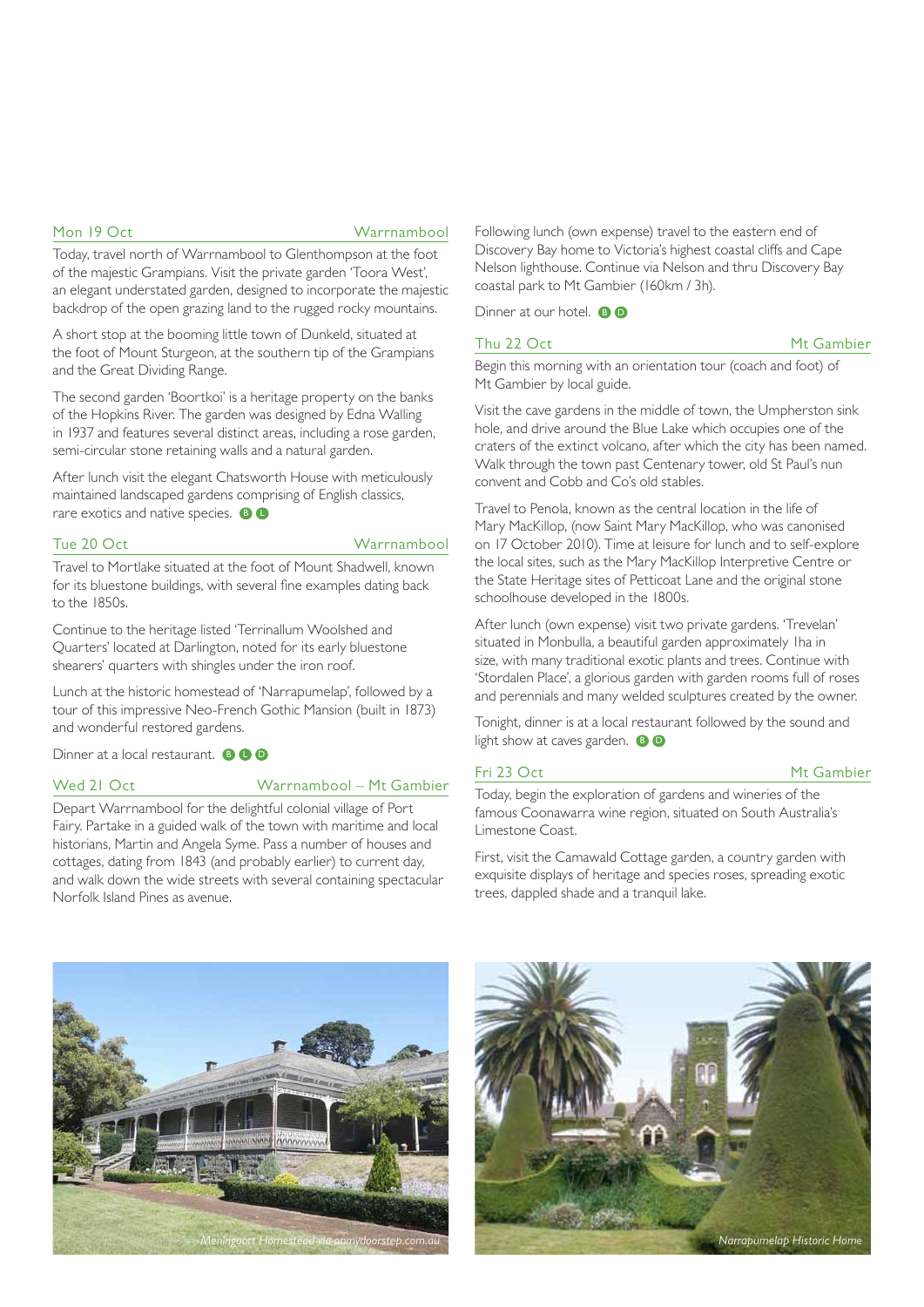Enjoy lunch and wine tasting at St Marys Vineyard. Walk around the extensive gardens, displaying a great blend of colour and texture in plants, wonderful sandstone walls and sculptural features.

After lunch, stop at the Coonawarra Centenary Sculpture Park to view the red gum and limestone sculpture known as the Terra Rossa Tree Wall along with three bronze busts. The first bust is of John Riddoch, the founder of Coonawarra; the second is of David Wynn the revitaliser of Coonawarra; and the third is Bill Redman, the sustainer of Coonawarra.

Return to the hotel via Yallum Park, said to be the best preserved Victorian House in Australia in its original condition. Enjoy a guided tour of the house showcasing the original William Morris wallpapers, stained glass windows, and Italian marble mantle pieces. <sup>8</sup>

#### Sat 24 Oct Mt Gambier

Following a morning at leisure in Mt Gambier, we are hosted by the local garden club and will visit three members' gardens.

Enjoy a picnic lunch at the McKees garden, which is often the venue for local weddings.

After lunch, visit the remaining two gardens, including the romantic Burchell garden of approximately 0.5ha, developed around an old dairy and cattle yards. This garden has been opened for the Open Garden Scheme as well as specialist rose groups.

Return to the hotel and celebrate the conclusion of the tour with a farewell dinner. **B**, **O** picnic, **D** 

### Sun 25 Oct Depart Mt Gambier

Prior to departure this morning, delight in a tour of 'The Barn' gardens, 2ha of lush landscaped gardens and historic ornamental trees, which have been featured in the Australian Open Garden Scheme and in many magazines. Following this, we have just two more gardens to see with lunch in the final one, the tranquil Aberfoyle Garden. Enjoy a light lunch followed by a stroll around the 1ha gardens. A rose collectors dream as well as many varieties of shrubs and a vegetable garden, all staged around spacious lawns.



Depart for Mt Gambier airport arriving at approx. 15.30 for the afternoon flights on REX to Adelaide (arrives 18.20) or Melbourne (arrives 18.15).

Tour arrangements conclude at Adelaide / Melbourne airport. <sup>8</sup>



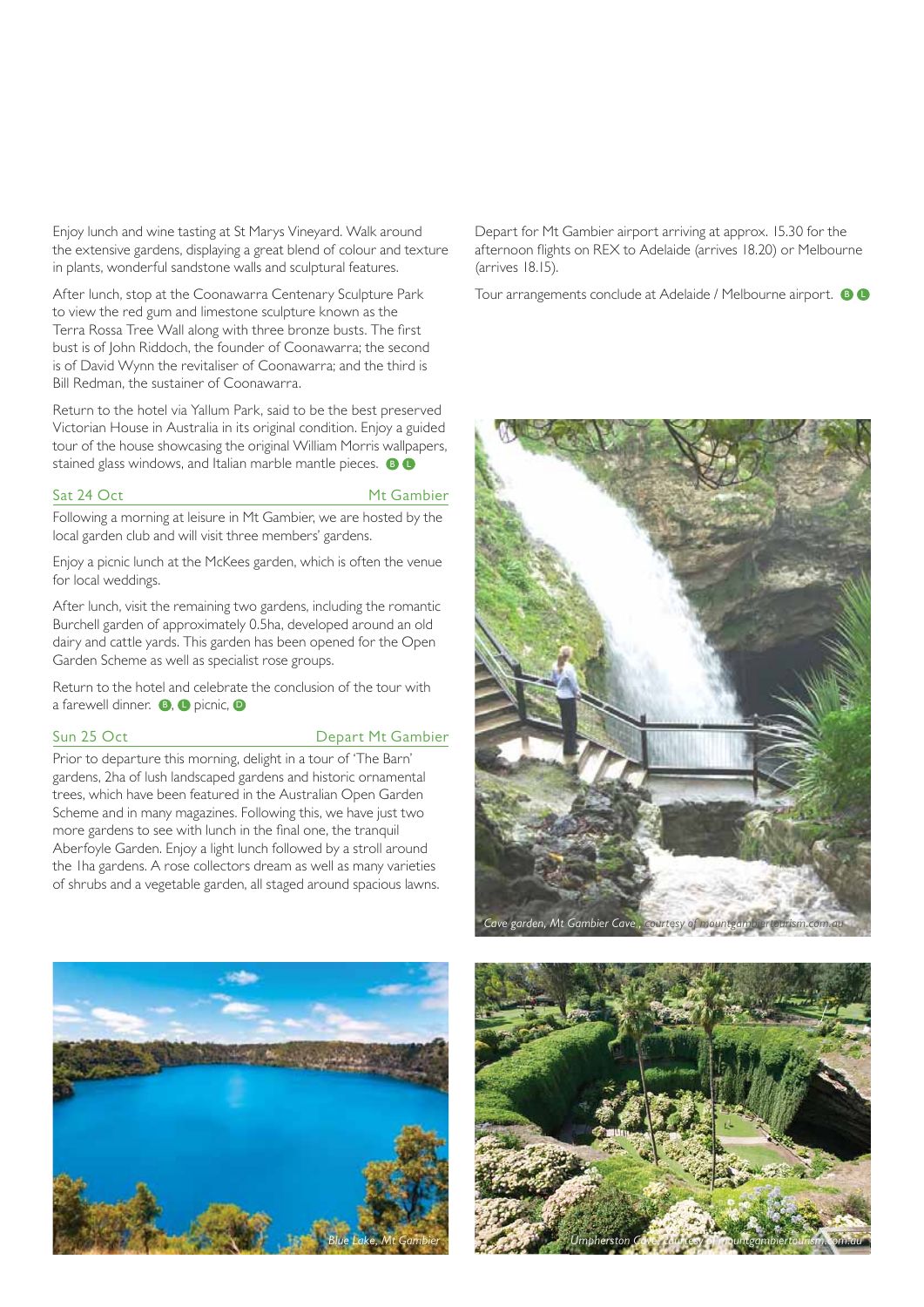





# **Tour prices**

| Per person, twin share | <b>AUD 4,950</b>  |
|------------------------|-------------------|
| Single supplement*     | <b>AUD 850</b>    |
| Deposit per person     | <b>AUD 500</b>    |
| Final payment due      | 01 September 2015 |
|                        |                   |

*\*Single travellers may request to share. Please advise at time of booking.*

| <b>Tour</b> code<br><b>GDI502</b> |
|-----------------------------------|
|-----------------------------------|

# **Fitness level** Moderate

Please see booking conditions for fitness level definitions.

**Flights** and/or Melbourne accommodation, please contact Renaissance Tours for assistance.

## **Tour price includes**

- Accommodation in 4-star hotels with private facilities and daily breakfast  $( \ \ \, \, \, \, \, \, \, \, \, \,$
- Meals as per itinerary ( $\bullet$  = Lunch,  $\bullet$  = Dinner). Wines with welcome and farewell meals
- Comprehensive sightseeing and garden visits including entrance fees as per itinerary
- Melbourne CBD pick up Ian Potter Centre-NGV Australia, Russell Crt entrance at 13.00
- Flight Mt Gambier to Adelaide or Melbourne
- Air-conditioned, transportation throughout
- Gratuities for local guides and drivers
- Hotel porterage (one piece per person)

# **Tour price does not include**

- Transfers on arrival/departure at Melbourne Airport
- Items of a personal nature, including telephone, laundry etc.
- Travel insurance (recommended)
- Flights to/from Melbourne (please contact Renaissance Tours for any assistance)

# Your hotels\*\*\*\*

Apollo Bay – Sandpiper Motel Warrnambool – Lady Bay Resort Mt Gambier – The Barn

*NB. Hotels of a similar standard may be substituted.*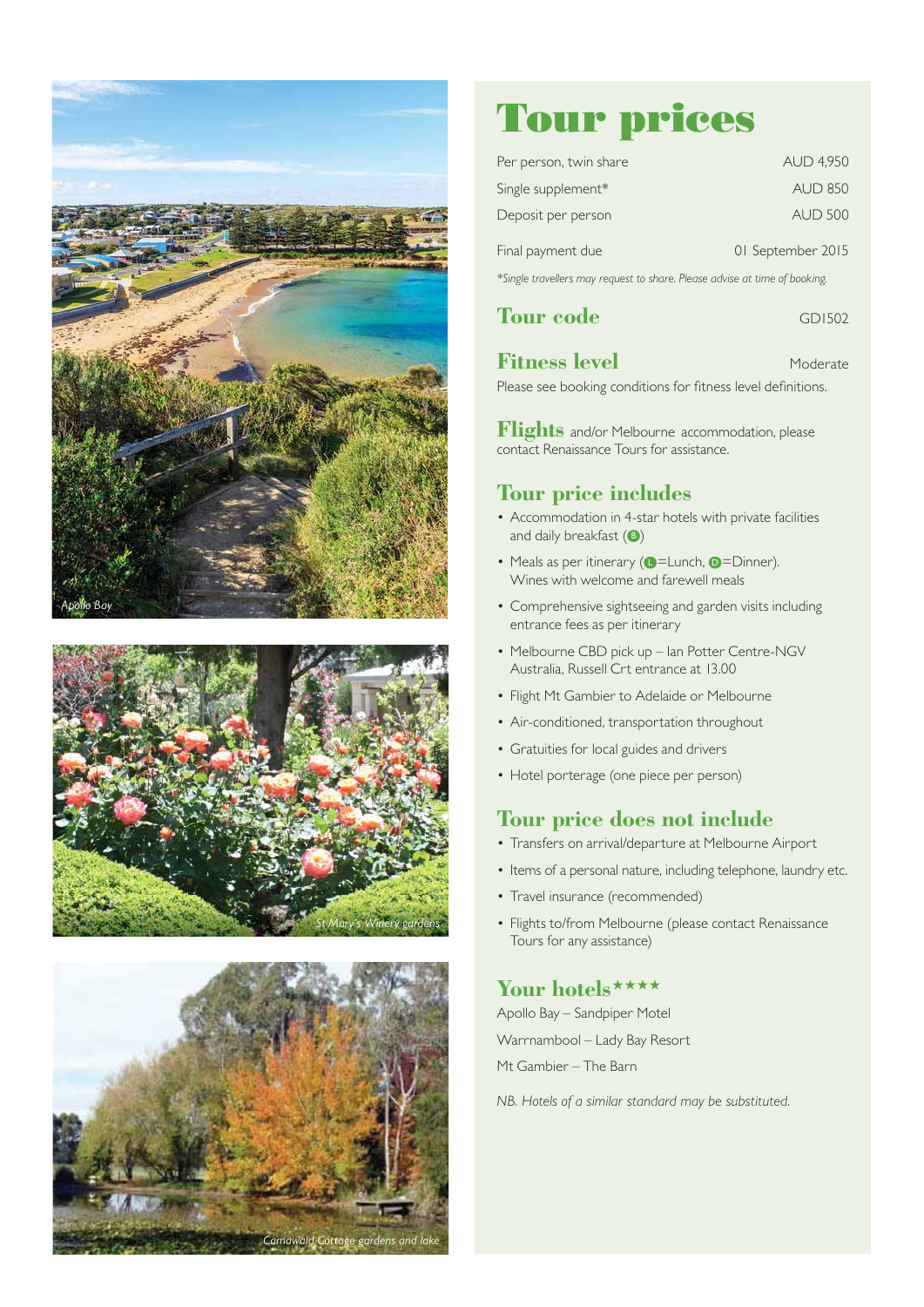# **Terms & Conditions**

#### HOW TO BOOK

Complete, sign and return the Booking Form available from Renaissance Tours with your deposit and page one of your passport.

#### DEPOSIT / FINAL PAYMENTS

Your deposit is due at the time of booking and is used to pay hotel, airline, performance tickets and/ or other deposits. It is non-refundable in the event of your cancellation.

Final payment is due 60 days before departure. Failure to make the final payment by the due date may result in cancellation of your booking and loss of deposit.

Payment by cash, cheque, direct deposit, American Express, MasterCard and Visa is accepted. 1.5% service charge applies to payment made by MasterCard and Visa. 3% service charge applies to payment made by American Express.

Payments for some international airfares can be made by credit card without a service fee. Please check for details.

#### CANCELLATION & REFUNDS

a) Cancellation by You - Cancellation charges will be applied as shown below, calculated from the day written notification is received by Renaissance Tours. In addition to cancellation fees for tours operated by Renaissance Tours as shown below, airlines, hotels and other third parties may impose up to 100% cancellation charges.

| 60 days or more   | Forfeit of deposit |
|-------------------|--------------------|
| $59 - 45$ days    | 25% of tour cost   |
| $44 - 31$ days    | 50% of tour cost   |
| $30 - 15$ days    | 75% of tour cost   |
| Less than 15 days | 100% of tour cost  |
|                   |                    |

The above cancellation charges include applicable GST.

In addition to the above, cancellation charges may apply for additional arrangements booked by Renaissance Tours, such as air tickets, hotels and travel insurance premium. If the reason for cancellation is covered by the insurance policy, you may be able to reclaim these charges.

b) Cancellation by Us - We reserve the right to cancel a tour for any reason (such as failure to reach minimum tour participant numbers). Except for

force majeure, we will not cancel a tour less than 60 days before departure. No further compensation will be paid in the event of cancellation by Renaissance Tours. A full refund of monies paid for tour costs will be the full extent of our liability.

Cancellation and/or amendment fees may apply for additional travel arrangements booked by Renaissance Tours.

### PASSPORTS, VISAS AND VACCINATIONS

All travellers must be in a possession of a valid passport – most countries require a 6-month validity from your date of entry or exit. For some countries (e.g. China, Vietnam, India, Russia), visas are included in the tour cost and will be arranged by Renaissance Tours prior to travel. For other countries, it is your responsibility to ensure you have the appropriate visa(s).

You are also responsible for obtaining all necessary inoculations and preventative medicines as may be required for the duration of the tour.

#### TOUR PRICES

Prices quoted in our tour information are based on exchange rates, cost of services and applicable taxes at the time of publication. Prices may be subject to change in the event of significant currency fluctuations or the introduction of new taxes, up until final payment is received.

In the event of a price increase, whether because of a currency fluctuation, increase in taxes or a correction in advertised prices, we will advise you and you have the option of accepting the amended prices, inclusions and booking conditions or withdrawing from the tour and receiving a full refund of all monies paid.

Once final payment is received, all prices will be guaranteed and no surcharges will apply.

#### TRAVEL INSURANCE

It is a condition of travel that you are covered by comprehensive travel insurance for international tours. Your travel insurance can be arranged by Renaissance Tours.

#### FITNESS AND PARTICIPATION

Most of our tours require a MODERATE level of fitness.

However, in certain destinations (e.g. Silk Road, Central Asia, Outback Australia, tropical destinations) or in certain seasons (e.g. mid-winter, mid-summer) or because of the nature of travel (e.g. remote rail), certain tours will require an ABOVE AVERAGE or CHALLENGING level of fitness.

If you (or we) have any doubts about your level of fitness, you may be required to have a doctor's appraisal. This would require your doctor to read the itinerary of your chosen tour, including the fitness level, and provide you (and us) with a written confirmation of your ability to participate.

#### MODERATE

For the overall benefit of the group, all tour members must possess a moderate level of mobility, including the ability to:

- negotiate airports and railway stations without wheelchair assistance
- use combined shower/bath facilities (it is impossible to guarantee walk-in shower facilities)
- undertake walking tour of 1-2 hours duration, including using stairs, walking over cobblestones and other uneven surfaces
- stand for long periods in museums and other sites
- embark / disembark coaches, trains and other methods of transportation without assistance
- handle your own luggage

#### ABOVE AVERAGE

In addition to the above, tour members must also be able to:

- undertake walking tours of 2–3 hours
- climb staircases of 100 or more steps

#### CHALLENGING

In addition to the above, tour members must also be able to:

- handle extremes of temperature (e.g. below 0 or above 35 degrees)
- handle extremes of altitudes (e.g. 4000 metres and above).

You can find the full terms & conditions at www.renaissancetours.com.au/booking-conditions or we would be happy to post you a copy on request.